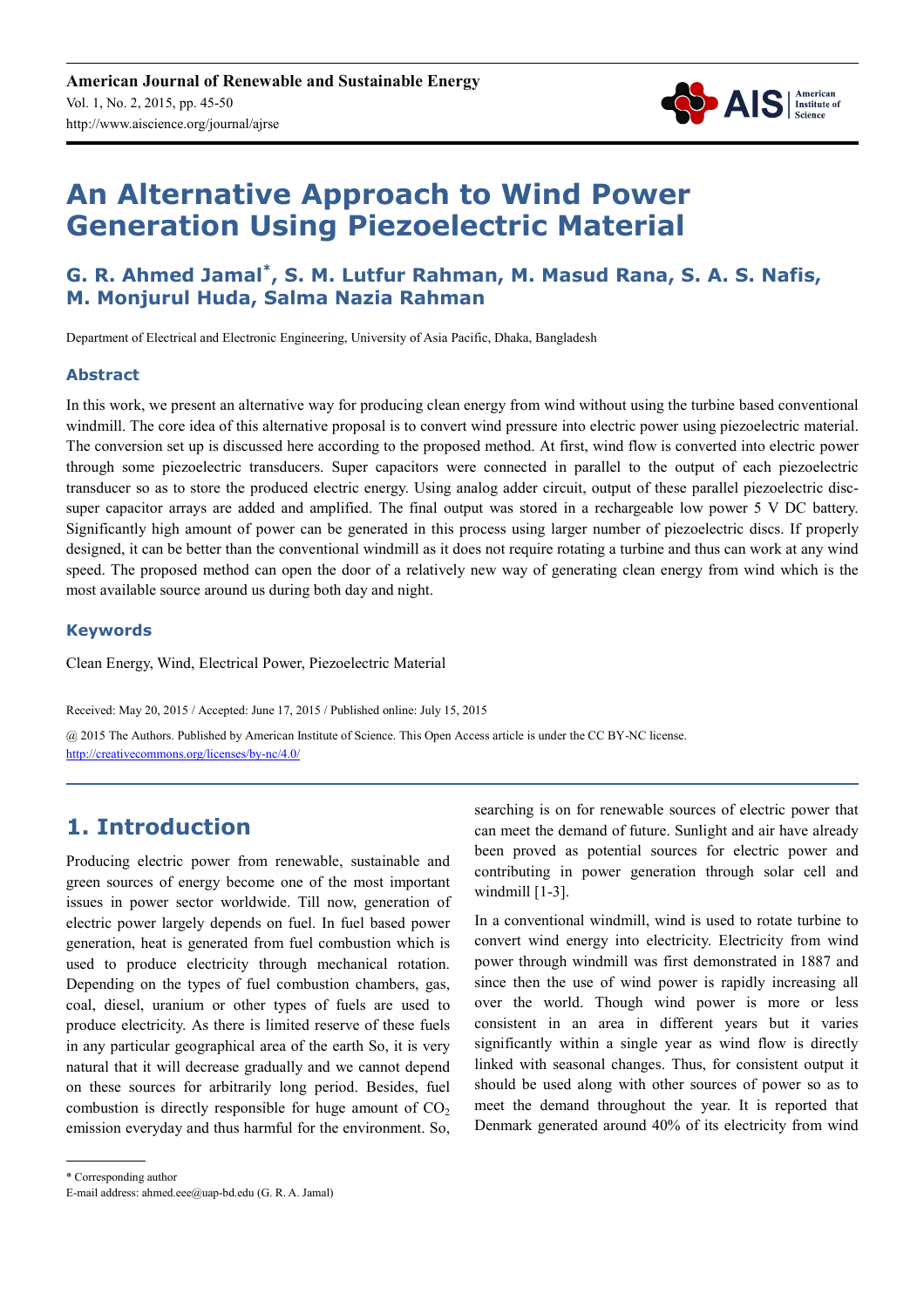in 2014 [4], and now wind power is used in the electricity grids of more than 80 countries around the world [5]. As of June 2014, estimated wind power capacity was 336 GW, and at present at least 4% of total electricity usage throughout the world is being supplied from wind energy that is increasing every year [6].

Wind turbines are gaining popularity day by day as a way of generating clean energy which results increasing number of wind farms in different countries. However, wind turbine and related set up are heavy in weight as well as expensive. Besides, wind turbines generate low frequency vibrations and cause aesthetics problem in residential areas due to which many residents expressed their lack of interest on proposed wind farm near their areas. Hence, alternative way for producing clean energy from wind without using the turbine can be a good solution. Converting wind pressure into electric power using piezoelectric material can be a potential alternative solution.

Piezoelectricity means pressure induced electricity. In certain solid materials (like crystals and few ceramics) charge is accumulated due to mechanical stress. When pressure or stress is applied, linear electromechanical interaction between the mechanical and the electrical state occurs in these crystalline materials which results the piezoelectric effect. This is how electrical charge is internally generated in these materials from an applied mechanical pressure [7].

The capacity of piezoelectric materials to receive any pressure and to convert that into electric signal attracted many researchers who tried to implement circuits and systems for converting pressure and vibrations into electric power [5-11]. DARPA worked on a Energy Harvesting research project in the United States which includes generation of electricity in battlefield by inserting piezoelectric materials beneath the soldiers' boots [8, 9]. However, this process was found to have an impact on the body and caused discomfort while walking. Laying down piezoelectric materials under every key of a mobile unit or computer keyboards was another similar idea [10]. In every key stroke, consequent pressure creates the charge on piezoelectric material. Similar energy generating ideas include producing the electric energy from movements of people in train stations, bus terminals, foot over bridge or any such public places [9, 11] by laying piezoelectric materials under tiles or floor mats in those places. A similar idea was used in some night clubs of Europe where crystals were laid underneath the dance floor to generate electricity by which they could power their strobes and stereos [12]. Vibrations from industrial machineries or from the machines in a gymnasium can also be used to generate electric power to charge batteries for backup supplies or for low power microprocessors and wireless radios by suitably placing piezoelectric materials with these machines [12-14]. All these reports show the potential of piezoelectric materials in producing usable electrical power. It can be noted that, all these possible applications utilize the sensitivity of piezoelectric materials to any kind of pressure or vibration.

Producing electric power from wind of conversion through potential a be can materials piezoelectric using pressure wind .power wind based turbine of alternative New York design firm Atelier DNA devised a concept namely Windstalk which they developed as a potential project to generate clean energy from wind for a city of Abu Dhabi [15]. In that proposed Windstalk concept 1,203 carbon fiber reinforced resin poles was used that stand 55 meters high. They are attached to the ground in 10 and 20 meters diameter concrete bases. A stack of piezoelectric ceramic discs are packed with the 30 cm diameter poles narrowing up to a diameter of 5 cm from base to the top. Electrodes are connected by cables between the discs that run the length of each pole – alternatively for odd and even electrodes. So, unlike conventional windmill that relies on the wind to turn a turbine, current is generated here through the electrodes due to compression on the stack of piezoelectric discs.

The Windstalk project is only a proposal so far. The designers haven't yet determined the optimal shape for the stalks. Nevertheless, it is estimated that the overall electricity output of the concept would be comparable to that of a conventional wind turbine array.

The objective of this paper is to demonstrate experimentally an alternative way of wind power generation through using power electric into pressure wind of conversion materials piezoelectric .turbine any using without The mechanism and experimental set up of our proposed way of producing small amount of electric power discussed be will. At first, small amount of electricity will be generated directly from wind pressure through an array of piezoelectric discs. The resultant electric energy from a number of crystals can be summed up and processed further through some circuit set-up to produce and store usable DC electric power for later use.

#### **2. Method and Results**

A number of piezoelectric transducers collected from acoustic-electric guitars (as shown in Fig. 1(a) are used for conversion of wind flow and associated pressure into electric energy. As these types of piezoelectric transducers are small enough, the produced voltage across the transducer using normal air flow and associated pressure is also very small. In this experiment, a small electric blower was used as wind source for indoor (as shown in Fig 1(b). As the corresponding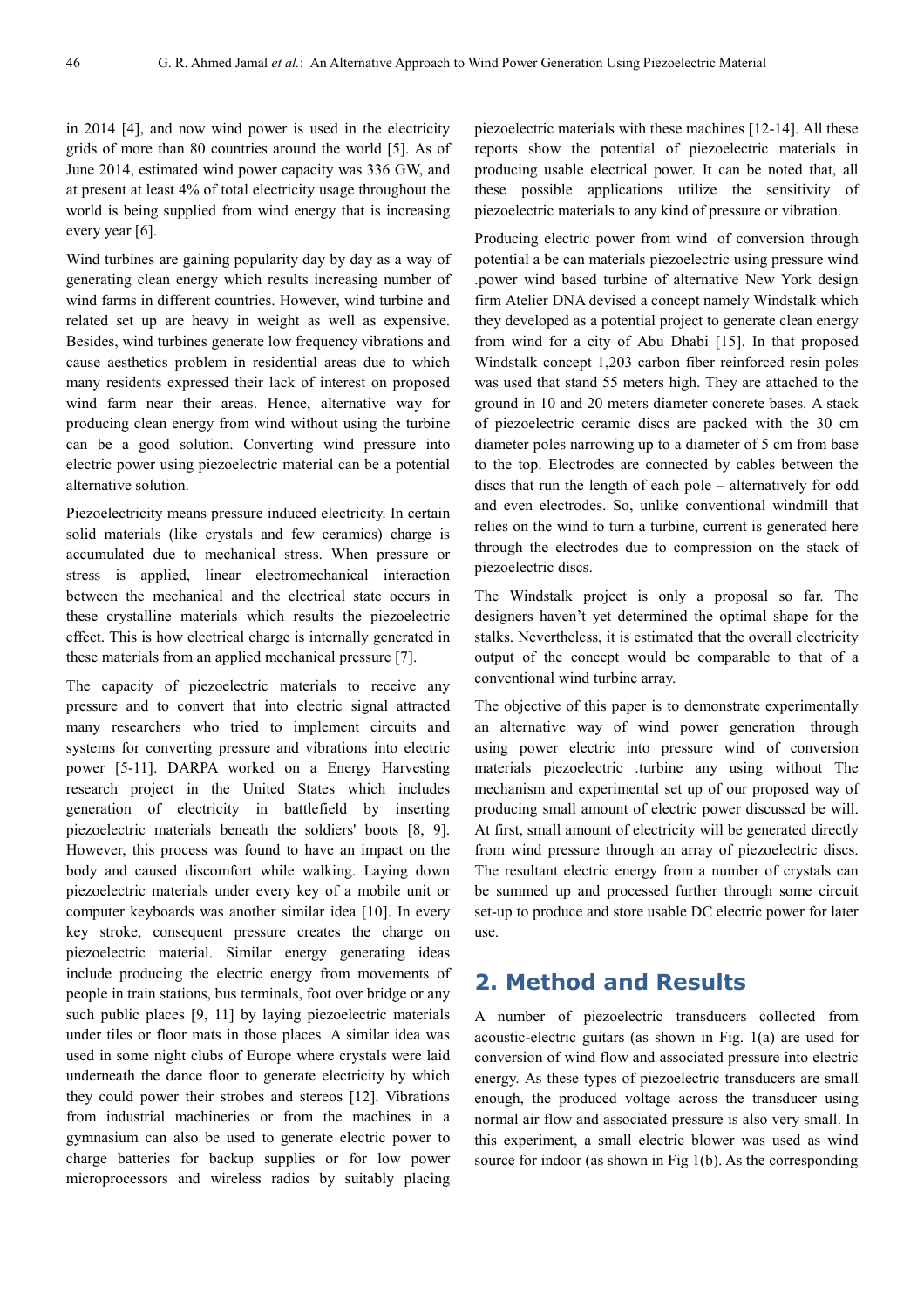generated voltage at the output of piezoelectric disc is in ac form and noisy in nature, so a 1 Farad supercapacitor is used in parallel to the piezoelectric transducers for both filtering and storing the produced electric energy, as shown in Fig. 2. Supercapacitor, also known as Electrical double-layer Capacitor (EDLC), is a relatively new technology [16, 17]. Compared with other capacitors, supercapacitors are of higher capacitance values per unit volume along with having greatest energy density. With their high capacitance values, supercapacitors are bridging the gap between capacitors and batteries. 100 F Supercapacitors can be considered as an alternative to batteries in applications where the importance of power delivery trumps depends on total e Because of higher farad values, supercapacitors can be charged very quickly while discharge slowly. This quick charging characteristics is helpful for storing momentarily generated piezoelectric output due to wind pressure. On the other hand, as it discharges slowly, electric energy remain stored in it for a longer time than usual capacitors. Consequently, multiple supercapacitor outputs can be added easily. apacitance values per unit volume along with having<br>energy density. With their high capacitance values,<br>accitors are bridging the gap between capacitors and<br>. 100 F Supercapacitors can be considered as an<br>we to batteries i f higher farad values, supercapacitors can be<br>ry quickly while discharge slowly. This quick<br>haracteristics is helpful for storing momentarily<br>biezoelectric output due to wind pressure. On the<br>, as it discharges slowly, ele

In our proposed method, at first, wind flow originated from the blower that hit the surface of piezoelectric disc was used to produce small electric energy at the terminal of piezoelectric transducer. A 1 farad supercapacitor (rated 5.5 volt) is placed in parallel to the terminal of piezoelectric transducer to store this small energy. An array of transducer supercapacitor parallel set up was constructed and LM 324 Op Amp adder was used to add the output voltages of each pair of this array, as shown in Fig. 2. In our experiment, at first we tested the circuit with single and double Piezoelec Piezoelectric disk, as shown in Fig. 3 (a). We measured the output with supercapacitor and without super capacitor. We observed that when wind pressure is applied from blower, without super capacitor, the output is 0.29 V - 0.43 V for single piezoelectric disk and 1.18 V - 1.2 V for double piezoelectric disk. But if we use supercapacitors in parallel with piezo then output become 0.44 V - 0.48 V for single piezoelectric disk and 1.49 V - 1.54 V for double piezoelectric disk. If more piezo are added, then output also increased. In this way, output voltage of around 6 V can be found from 10 such transducers-supercapacitors parallel set up. This output can be used to charge a 5 V rechargeable DC battery to store the produce power to be used later. More transducerssupercapacitors parallel set up will result higher voltage but supercapacitors parallel set up will result higher voltage but<br>in that case corresponding biasing voltage of LM 324 Op-Amp IC need to be increased, else the adder output will exceed the highest saturation voltage of the IC. For faster charging of battery, number of adder IC can be increased so as to increase the total output current drawn by the load (in this case, the rechargeable battery is the load). The complete rpun de fineroelectric transluence<br>transluence passis in a circuit set up for 10 piezoelectric transluence<br>technic emergency for both filtering shown in Fig. 2. Call set up which can be phased in rooling to<br>technic transd

parallel array along with other necessary components is shown in Fig. 3(b). A plane soft board is used to house the full set up which can be placed in rooftop to work at normal wind flow. Higher output voltage can be achieved at the output of adder by increasing the number of transducerssupercapacitors parallel stages before the Analog adder stage. circuit set up for 10 piezoelectric transducers-supercapacitors





**Figure 1.** (a) Metal disk with attached piezoelectric disk of diameter 2.5 cm, as used in this work (b) An electric blower used as source of wind for this work.



Figure 2. Circuit set up for wind energy to electrical power conversion.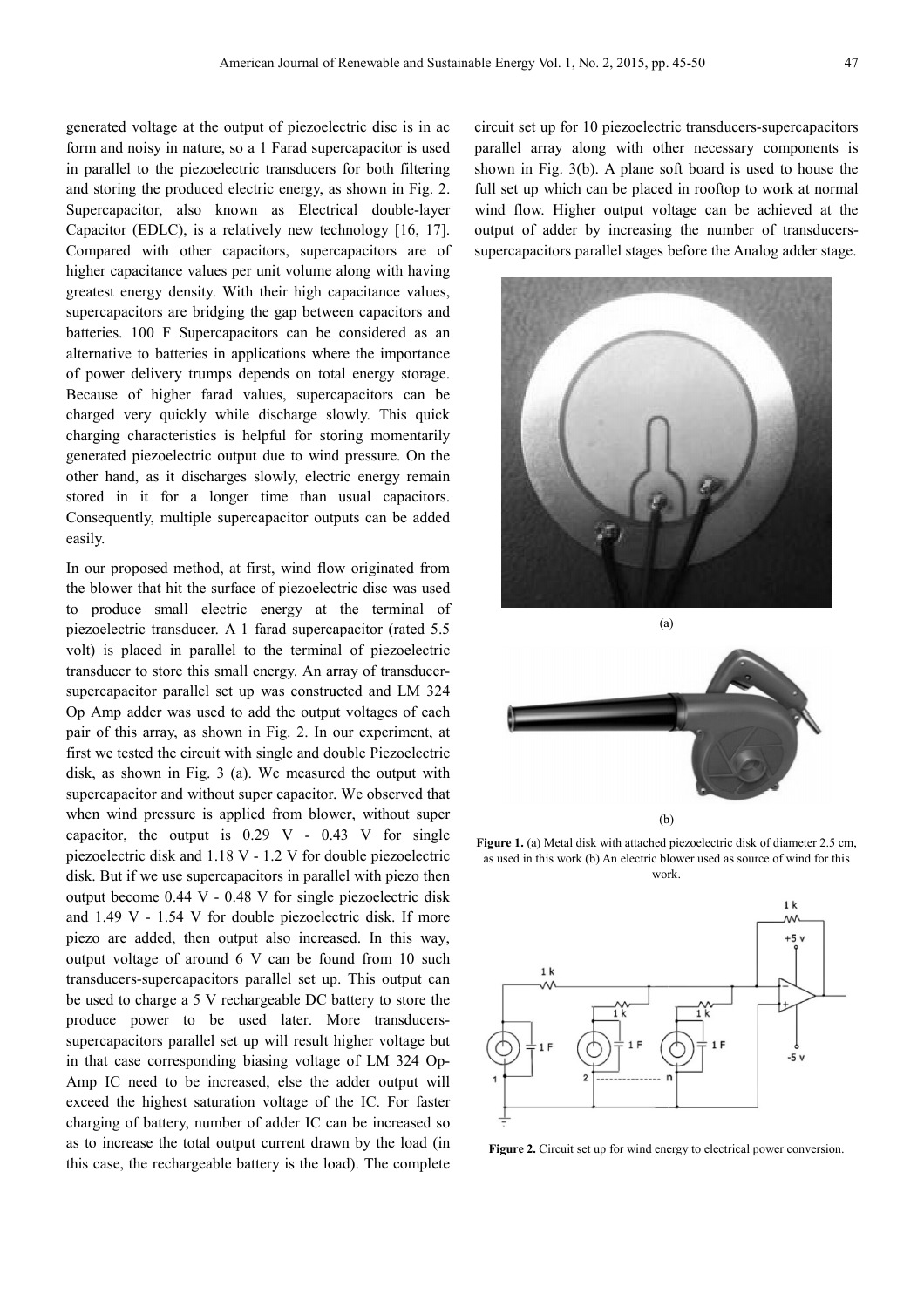

(a)



(b)

**Figure 3.** (a) Piezoelectric disc paired with supercapacitor (b) The complete experimental set up of the conversion unit using 10 piezoelectric discsupercapacitor pairs.

A diode can be placed in the direction of Adder output to rechargeable battery in the circuit shown in Fig. 2 so as to prevent the discharging of the battery when there is not enough wind to produce the minimum voltage required at the adder output to charge the rechargeable battery. In the absence of adequate wind flow or pressure, output of the adder circuit may goes below 5 V and the battery will try to discharge by flowing current in reverese direction. The diode is placed to stop this reverse flow of current from battery so that it only take charge from the Adder output and cannot get discharged in the absence of sufficient output.

The overall conversion process can be summerized in the block diagram shown in Fig. 4. It is important to note that, though this experiment was carried out to add output from 10 transducers-supercapacitors parallel set up, but it can be extended to higher number until the Op amp reaches its output saturation voltage. Even if the adder circuit output is limited by the op amp output saturation voltage, but final output can be raised to higher voltage using voltage multiplier circuit so as to charge a rechargeable DC battery of higher voltage rating. In that case, the output current will be reduced and the battery will require more time to be fully charged.

# **3. Further Improvement**

The generated electric power in this proposed method can be significantly improved in a number of ways. Good and large diameter piezoelectric disc can be used to get higher conversion efficiency. This can reduce the number of stages from the circuit set up shown in Fig. 2, because lesser number of transducers-supercapacitors parallel set up will be able to produce same output voltage. This will also increase the overall efficiency of the conversion circuit. If this project can be tested in coastal area where there is heavy wind flow then the output will be much better. More efficient conversion circuit may be designed to increase the efficiency. Increasing number of piezoelectric disc will also increase the total generated output Electric power. In fact, theoretically, the more the number of piezoelectric disc the higher the generated power. Hence, if millions of piezoelectric disc mounted in a plane platform that is vertically placed on a coastal area or a heavy wind region, then in this way significantly high amount of power can be generated.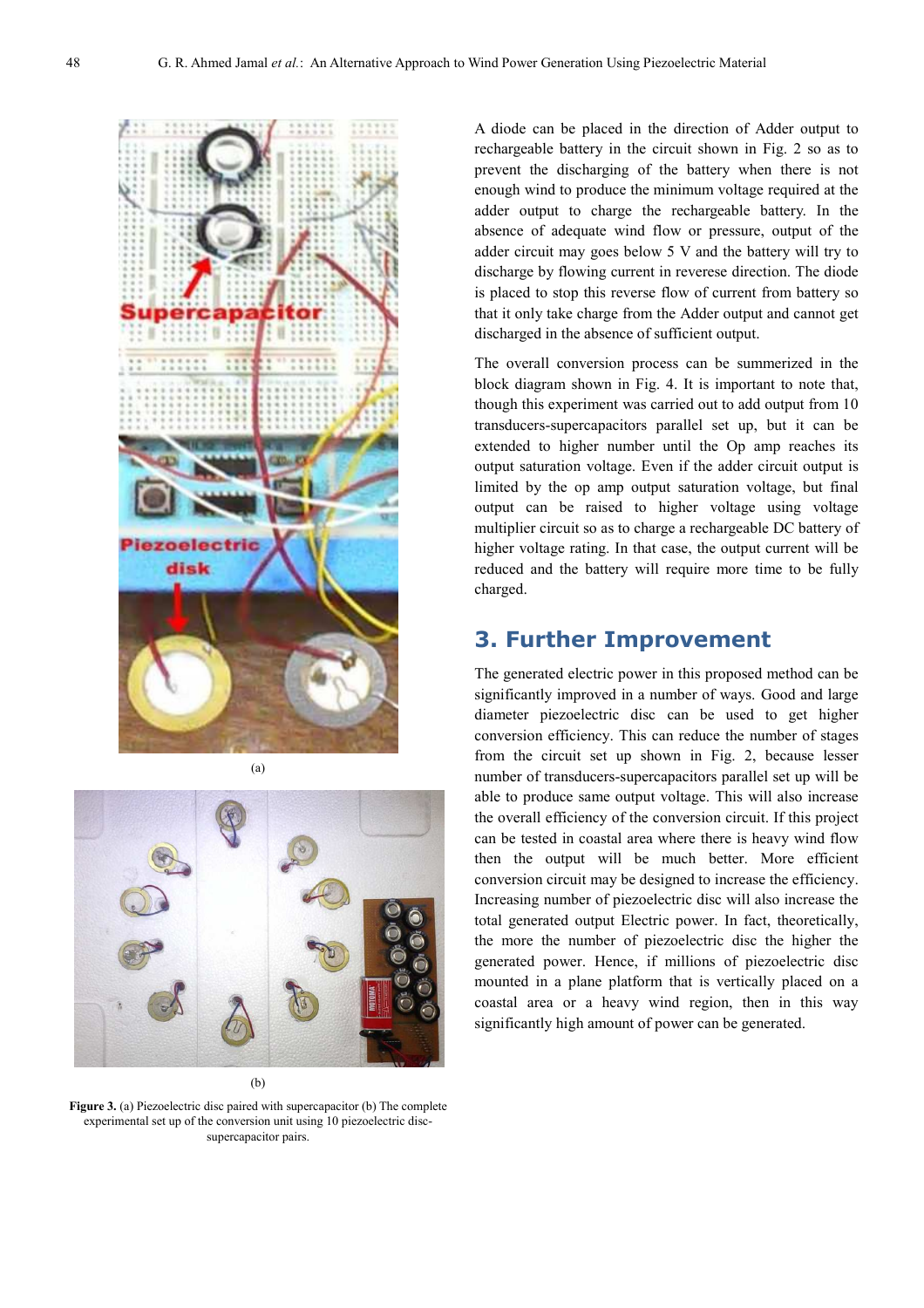

**Fig. 4.** Block diagram of the full process of generating and storing electrical power from wind energy.

# **4. Conclusion**

Wind is the most available resource around us during day and night. Producing electricity from wind is an increasingly popular way of getting clean electric energy. In a conventional windmill, wind is used to rotate turbine to convert wind energy into electricity. In this work, an alternative way is presented for producing clean energy from wind without using the turbine. The core idea of this alternative proposal is to convert wind pressure into electric power using piezoelectric material. The conversion set up of producing small amount of electric power from wind flow is discussed here according to the proposed method. Wind flow is converted into electric power through some piezoelectric transducers. Super capacitors were connected in parallel to the output of each piezoelectric transducer so as to store the produced electric energy. Using analog adder circuit, output of these parallel piezoelectric disc- super capacitor arrays are added and amplified. The final output was stored in a rechargeable low power 5 V DC battery. This power can be used later to drive small loads like charging a mobile or low power LED bulbs. In this indoor project, we used artificial air from an electric blower to create pressure on piezoelectric element, and thus only a small amount of power is generated here. But, the proposed set up will equally work at outdoor on a heavy wind area because of the same basic mechanism of conversion of wind energy into electric energy through piezoelectric element and the corresponding generated output power can be significant. If properly designed, it can be better than the conventional windmill that uses turbine and thus requires a minimum speed of wind to rotate the turbine in order to generate electric power. The conventional electromagnetic generator used in the windmills always has some cogging torque which restricts their operation above certain cut-in wind speed. Thus, it cannot generate power from wind always despite the availability of wind. Besides, using turbine has some other disadvantages also. But, when we use the proposed method of conversion of wind energy into electric energy through piezoelectric discs, speed is no longer the main issue. Electrical power will be generated from this set up even during low speed of wind, though in that case the generated amount of power will be lesser than that produced from high speed of wind due to obvious pressure difference. The proposed method can also be better than the solar energy, which is another popular renewable source, but active in generating electric power only for a portion of the day and remains inactive at night or dimmed daylight. But, wind energy is more or less available during day and night at varying speeds and hence generation of power won't stop at night. The proposed method can open the door of a relatively new way of generating clean energy from wind, which is the most available source around us. The proposed idea is especially helpful in the coastal area of any country where there are heavy wind flow and conventional electricity is not that much available.